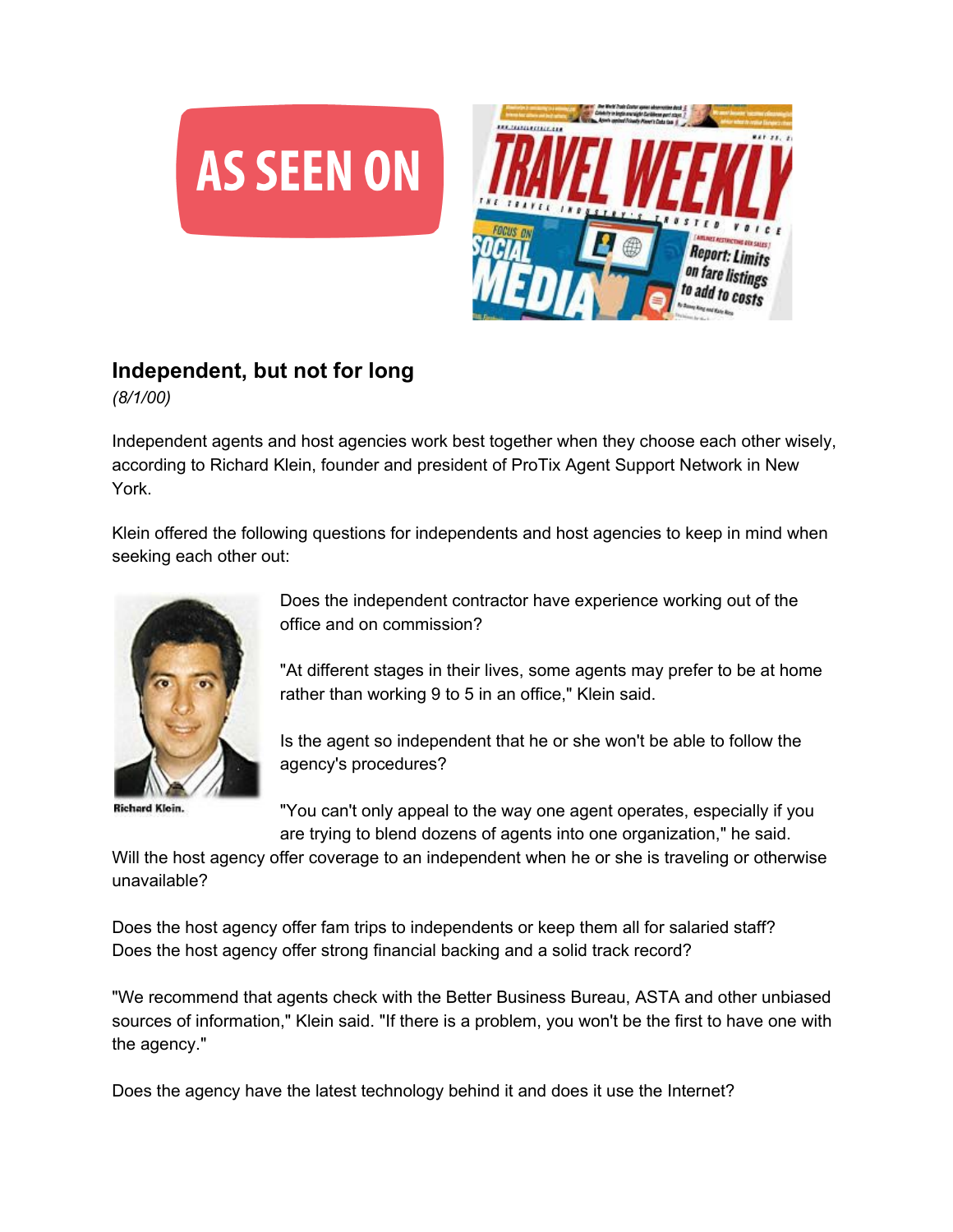"Make sure the company stays on top of the latest technology instead of resting on its laurels, because [technology] is changing so fast," he said.

How extensive is the knowledge base of the host agency?

"If the independent agent has a question or concern, is there one main source to address those matters? The agency should be a clearing house of information and should be able to farm out questions to other agents in the network who have niche specialties," Klein said.

Will the host agency offer marketing consultation and support to the independent agent? If he or she wants to expand into a new area, such as cable TV, for example, will the agency be there to help?

If the agent wants to charge fees, will the host agency provide assistance?

Does the host agency route leads to the agents or are they on their own to create business?

## **Just the ticket**

ProTix Agent Support Network, which was founded in 1982, is owned by Tix Travel in New York. The company originated as a ticket broker for sporting events and concerts, according to Richard Klein, founder and president of ProTix Agent Support Network, and eventually added the travel component for ticket buyers.

"Agents like to be able to offer clients tickets to sold-out concerts and theater shows, and we



saw a tremendous niche evolving for us," Klein said.

With an eye toward expanding his sales force, Klein created ProTix, offering memberships to independents along with a dedicated program that revolves around them.

The company has had a Web site since 1996, and recently launched a new site, at [www.protix.org,](http://www.protix.org/) which offers relevant

news, travel tools and a virtual membership tour for independent travel agents.

ProTix also offers Web sites to its members, which can be customized to individual specifications upon request as well as provide search engines.

The company affords marketing consultation for the life of the contract and farms out leads to member agents.

Other features include training on procedures, such as how to implement services fees and fee processing, along with offering a supply of form letters, scripts, vouchers and other relevant materials, Klein said.